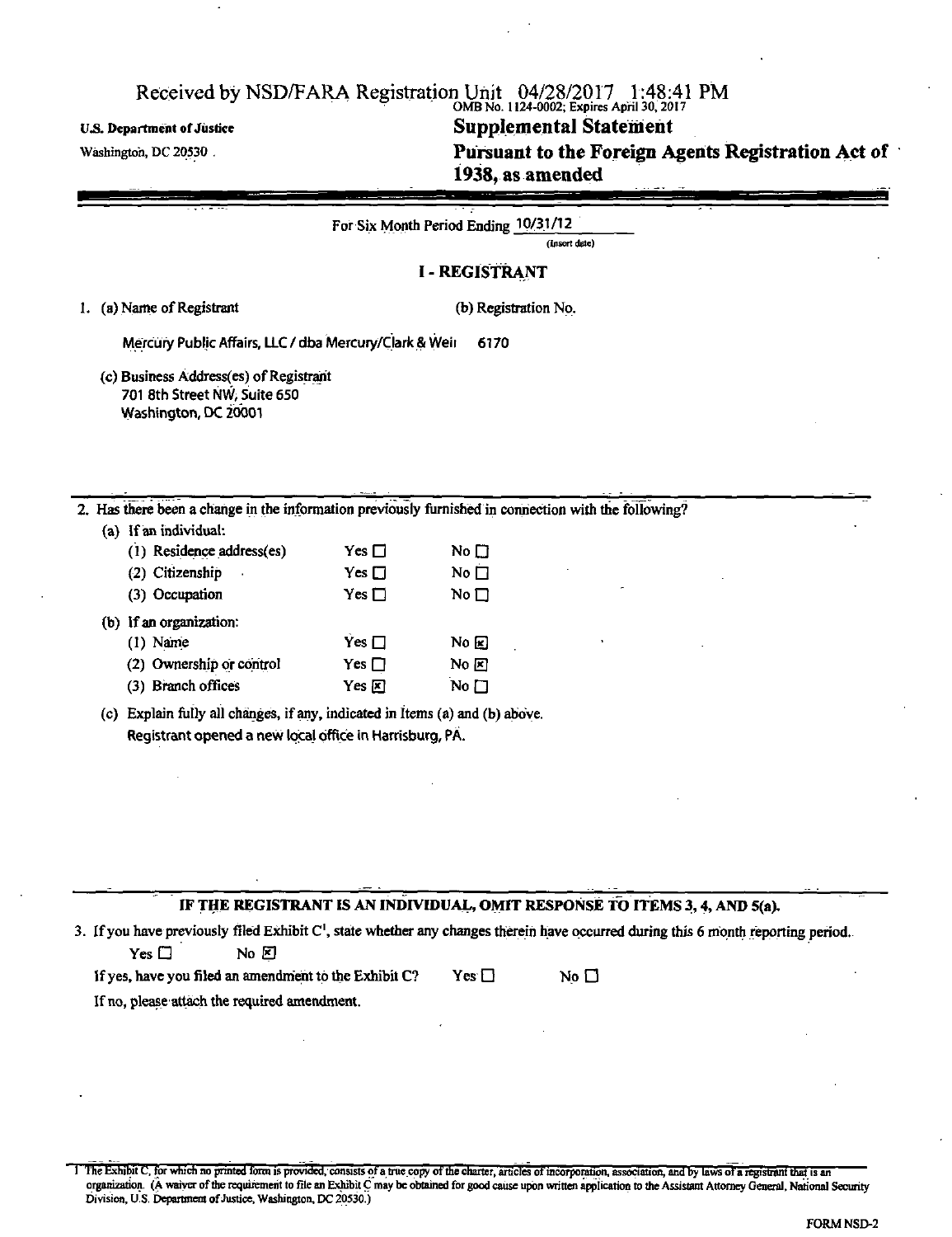$\ddot{\phantom{a}}$ 

|                                                            |                                                                      |                                                                                                                                                                   |          | (PAGE 2)              |
|------------------------------------------------------------|----------------------------------------------------------------------|-------------------------------------------------------------------------------------------------------------------------------------------------------------------|----------|-----------------------|
|                                                            |                                                                      | 4. (a) Have any persons ceased acting as partners, officers, directors or similar officials of the registrant during this 6 month reporting period?               |          |                       |
| Yes $\square$                                              | $\overline{N}$ $\overline{E}$                                        |                                                                                                                                                                   |          |                       |
| If yes, furnish the following information:<br>Name<br>None |                                                                      | Position                                                                                                                                                          |          | Date Connection Ended |
| Yes $\Box$                                                 | No E                                                                 | (b) Have any persons become partners, officers, directors or similar officials during this 6 month reporting period?                                              |          |                       |
| If yes, furnish the following information:                 |                                                                      |                                                                                                                                                                   |          |                       |
| Name<br>None                                               | <b>Residence Address</b>                                             | Citizenship                                                                                                                                                       | Position | Date Assumed          |
|                                                            |                                                                      |                                                                                                                                                                   |          |                       |
|                                                            |                                                                      | 5. (a) Has any person named in Item 4(b) rendered services directly in furtherance of the interests of any foreign principal?                                     |          |                       |
| Yes $\Box$                                                 | $N_0$ $\boxtimes$                                                    |                                                                                                                                                                   |          |                       |
| None                                                       | If yes, identify each such person and describe the service rendered. |                                                                                                                                                                   |          |                       |
|                                                            |                                                                      |                                                                                                                                                                   |          |                       |
| Name<br>Nöne                                               | <b>Residence Address</b>                                             | Citizenship                                                                                                                                                       | Position | Date Assumed          |
| If yes, furnish the following information:<br>Name<br>None | connection with the registrant during this 6 month reporting period? | (c) Have any employees or individuals, who have filed a short form registration statement, terminated their employment or<br>Yes $\Box$<br>Position or Connection | No k     | Date Terminated       |
|                                                            |                                                                      |                                                                                                                                                                   |          |                       |
|                                                            | principal during this 6 month reporting period? Yes $\Box$           | (d) Have any employees or individuals, who have filed a short form registration statement, terminated their connection with any foreign<br>$No$ $E$               |          |                       |
| If yes, furnish the following information:                 |                                                                      |                                                                                                                                                                   |          |                       |
| Name<br>None                                               | Position or Connection                                               | Foreign Principal                                                                                                                                                 |          | Date Terminated       |
|                                                            |                                                                      |                                                                                                                                                                   |          |                       |
|                                                            |                                                                      |                                                                                                                                                                   |          |                       |

If no, list names of persons who have not filed the required statement. None

 $\bar{z}$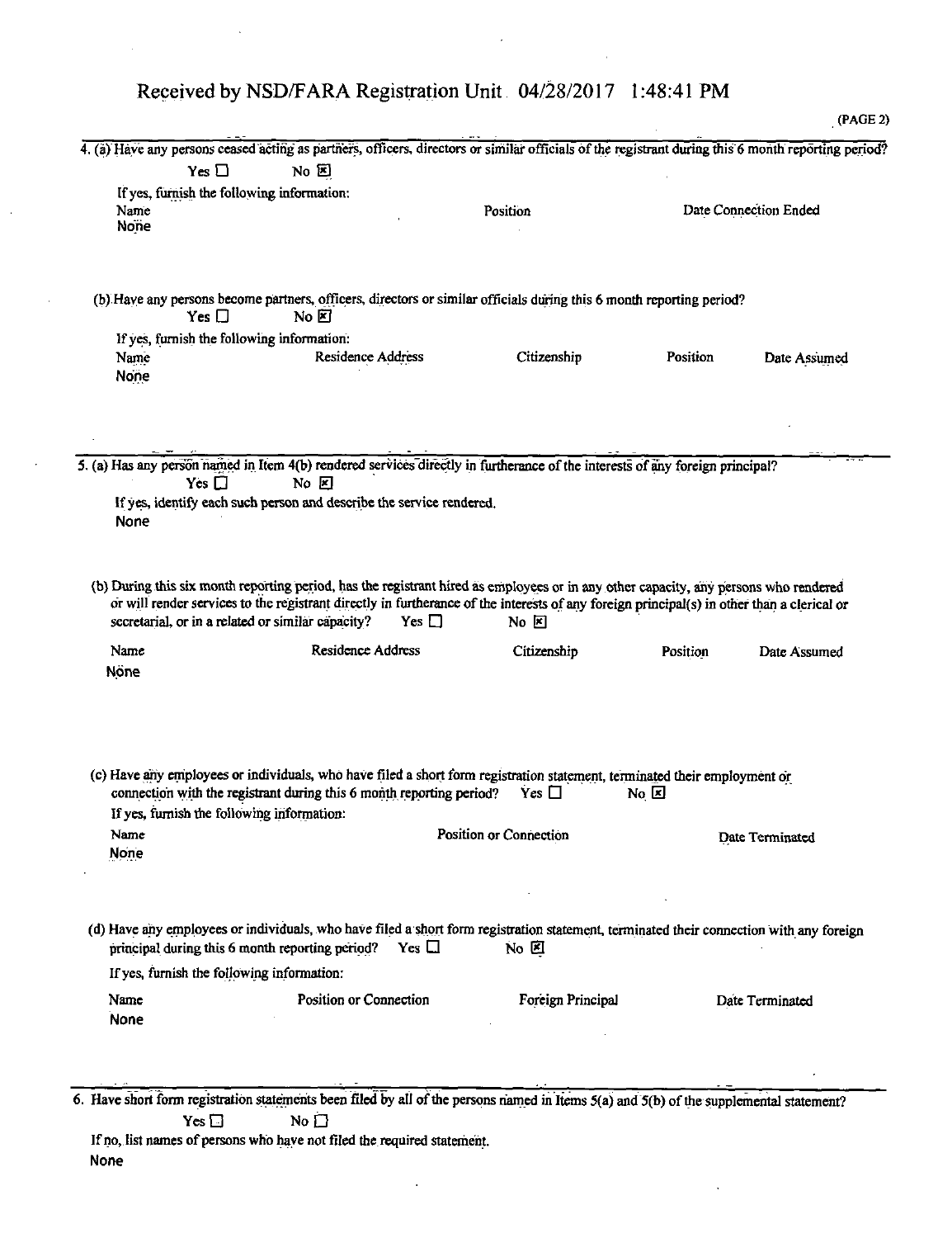| If yes, furnish the following information: | 7. Has your connection with any foreign principal ended during this 6 month reporting period?                                                     | Yes $\square$       | $No \triangleright$ |
|--------------------------------------------|---------------------------------------------------------------------------------------------------------------------------------------------------|---------------------|---------------------|
| Foreign Principal                          |                                                                                                                                                   | Date of Termination |                     |
|                                            |                                                                                                                                                   |                     |                     |
|                                            |                                                                                                                                                   |                     |                     |
|                                            |                                                                                                                                                   |                     |                     |
| If yes, furnish th following information:  | 8. Have you acquired any new foreign principal(s) <sup>2</sup> during this 6 month reporting period?                                              | Yes $\square$       | No E                |
| Name and Address of Foreign Principal(s)   |                                                                                                                                                   | Date Acquired       |                     |
|                                            |                                                                                                                                                   |                     |                     |
|                                            |                                                                                                                                                   |                     |                     |
|                                            |                                                                                                                                                   |                     |                     |
|                                            |                                                                                                                                                   |                     |                     |
|                                            |                                                                                                                                                   |                     |                     |
|                                            | 9. In addition to those named in Items 7 and 8, if any, list foreign principal(s) <sup>2</sup> whom you continued to represent during the 6 month |                     |                     |
| reporting period.                          |                                                                                                                                                   |                     |                     |
| European Centre For a Modern Ukraine       |                                                                                                                                                   |                     |                     |
|                                            |                                                                                                                                                   |                     |                     |
|                                            |                                                                                                                                                   |                     |                     |
|                                            |                                                                                                                                                   |                     |                     |
|                                            |                                                                                                                                                   |                     |                     |
|                                            | 10. (a) Have you filed exhibits for the newly acquired foreign principal(s), if any, listed in Item 8?                                            |                     |                     |
| Exhibit A <sup>3</sup>                     | Yes $\Box$<br>No $\square$                                                                                                                        |                     |                     |
| Exhibit B <sup>4</sup>                     | Yes $\Box$<br>No $\square$                                                                                                                        |                     |                     |
| If no, please attach the required exhibit. |                                                                                                                                                   |                     |                     |
|                                            | (b) Have there been any changes in the Exhibits A and B previously filed for any foreign principal whom you                                       |                     |                     |
|                                            | represented during this six month period?<br>No E<br>Yes $\square$                                                                                |                     |                     |
|                                            | If yes, have you filed an amendment to these exhibits?<br>Yes $\Box$<br>No $\Box$                                                                 |                     |                     |
|                                            | If no, please attach the required amendment.                                                                                                      |                     |                     |
|                                            |                                                                                                                                                   |                     |                     |

4 The Exhibit B, which is filed on Form NSD-4, sets forth the information concerning the agreement or understanding between the registrant and the

foreign principal.

## Received by NSD/FARA Registration Unit 04/28/2017 1:48:41 PM

(PAGE 3)

<sup>3</sup> The Exhibit A, which is filed on Form NSD-3, sets forth the information required to be disclosed concerning each foreign principal.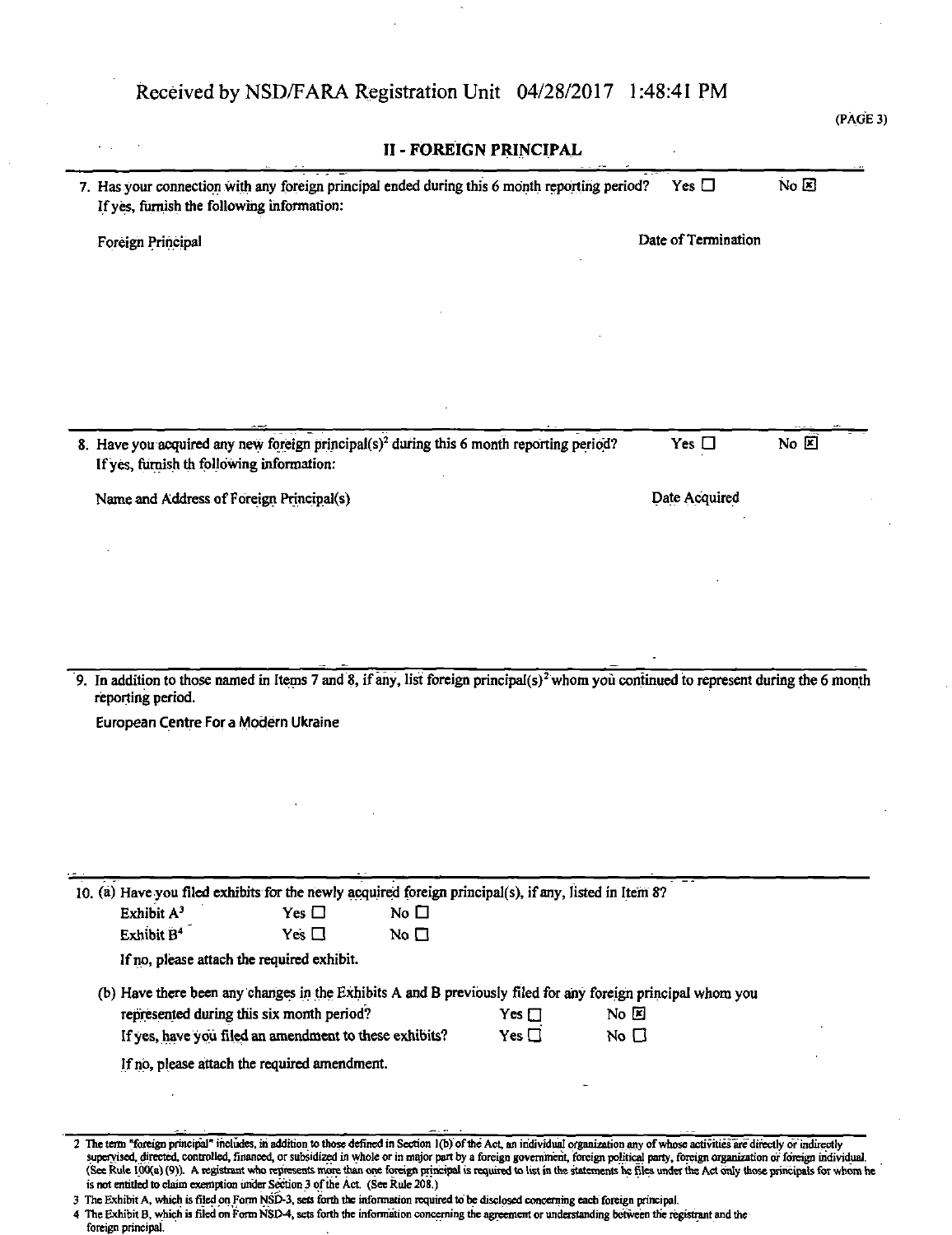#### **III - ACTIVITIES**

| 11. During this 6 month reporting period, have you engaged in any activities for or rendered any services to any foreign principal |       |              |  |
|------------------------------------------------------------------------------------------------------------------------------------|-------|--------------|--|
| named in Items 7, 8, or 9 of this statement?                                                                                       | Yes E | No $\square$ |  |

If yes, identify each foreign principal and describe in full detail your activities and services: Please see attachment.

12. During this 6 month reporting period, have you on behalf of any foreign principal engaged in political activity<sup>5</sup> as defined below? Yes  $\boxtimes$  No  $\Box$ 

If yes, identify each such foreign principal and describe in full detail all such political activity, indicating, among other things, the relations, interests and policies sought to be influenced and the means employed to achieve this purpose. If the registrant arranged, sponsored or delivered speeches, lectures or radio and TV broadcasts, give details as to dates, places of delivery, names of speakers and subject matter.

Please see attachment

13. In addition to the above described activities, if any, have you engaged in activity on your own behalf which benefits your foreign principal(s)? Yes  $\square$ foreign principal(s)? Yes  $\Box$  No  $\boxtimes$ 

If yes, describe fully.

5 "Political activity," as defined in Section 1(o) of the Act, means any activity that the person engaging in believes will, or that the person intends to, in any way influence any agency or official of the Government of the United States or any section of the public within the United States with reference to formulating, adopting or changing the domestic or foreign policies of the United States or with reference to political or public interests, policies, or relations of a government of a foreign country or a foreign country or a foreign

(PAGE 4)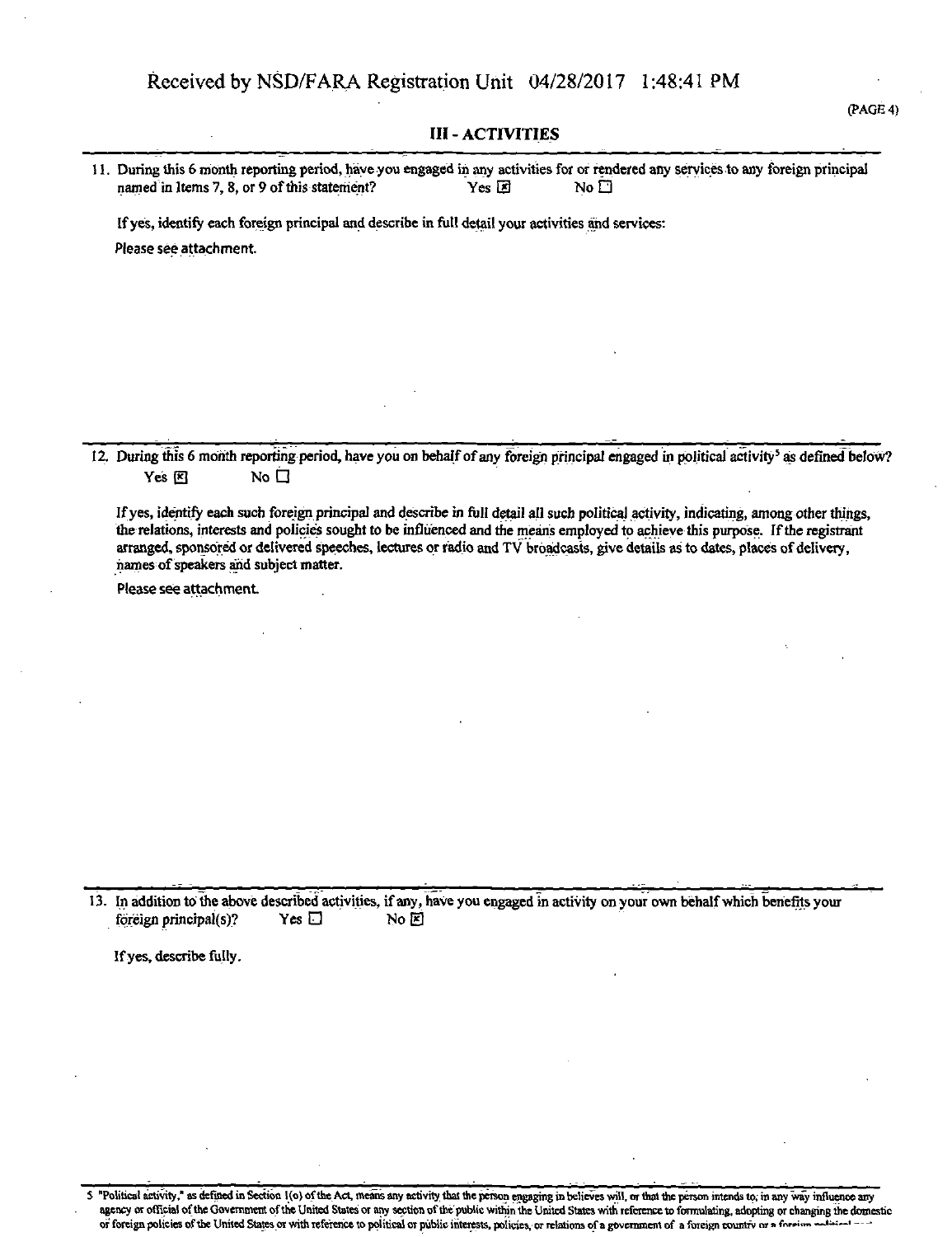#### IV - FINANCIAL INFORMATION

| 14. (a) | <b>RECEIPTS-MONIES</b>                           | During this 6 month reporting period, have you received from any foreign principal named in Items 7, 8, or 9 of this<br>statement, or from any other source, for or in the interests of any such foreign principal, any contributions, income or<br>money either as compensation or otherwise?<br>$Yes \boxtimes$ | No $\Box$      |              |
|---------|--------------------------------------------------|-------------------------------------------------------------------------------------------------------------------------------------------------------------------------------------------------------------------------------------------------------------------------------------------------------------------|----------------|--------------|
|         | If no, explain why.                              |                                                                                                                                                                                                                                                                                                                   |                |              |
|         |                                                  |                                                                                                                                                                                                                                                                                                                   |                |              |
|         |                                                  | If yes, set forth below in the required detail and separately for each foreign principal an account of such monies. <sup>6</sup>                                                                                                                                                                                  |                |              |
|         | Date<br>Please see<br>attachment.                | From Whom                                                                                                                                                                                                                                                                                                         | Purpose        | Amount       |
|         |                                                  |                                                                                                                                                                                                                                                                                                                   |                |              |
|         |                                                  |                                                                                                                                                                                                                                                                                                                   |                |              |
|         |                                                  |                                                                                                                                                                                                                                                                                                                   |                | \$360,000    |
|         |                                                  |                                                                                                                                                                                                                                                                                                                   |                | Total        |
| (b)     |                                                  | RECEIPTS - FUNDRAISING CAMPAIGN<br>During this 6 month reporting period, have you received, as part of a fundraising campaign <sup>7</sup> , any money on behalf of any<br>foreign principal named in Items 7, 8, or 9 of this statement?                                                                         | $Yes \Box$     | No E         |
|         |                                                  |                                                                                                                                                                                                                                                                                                                   |                |              |
|         |                                                  |                                                                                                                                                                                                                                                                                                                   |                |              |
|         |                                                  | If yes, have you filed an Exhibit $D^8$ to your registration?<br>If yes, indicate the date the Exhibit D was filed.<br>Date                                                                                                                                                                                       | Yes $\Box$     | No $\square$ |
| (c)     | <b>RECEIPTS-THINGS OF VALUE</b><br>Yes $\square$ | During this 6 month reporting period, have you received any thing of value <sup>9</sup> other than money from any foreign principal<br>named in Items 7, 8, or 9 of this statement, or from any other source, for or in the interests of any such foreign principal?<br>No E                                      |                |              |
|         | If yes, furnish the following information:       |                                                                                                                                                                                                                                                                                                                   |                |              |
|         | Foreign Principal                                | Date Received                                                                                                                                                                                                                                                                                                     | Thing of Value | Purpose      |

#### (PAGE 5)

<sup>6, 7</sup> A registrant is required to file an Exhibit D if he collects or receives contributions, loans, moneys, or other things of value for a foreign principal, as part of a fundraising campaign. (See Rule 201(e)).

<sup>8</sup> An Exhibit D, for which no printed form is provided, sets forth an account of money collected or received as a result of a fundraising campaign and transmitted for a foreign principal.

<sup>9</sup> Things of value include but are not limited to gifts, interest free loans, expense free travel, favored stock purchases, exclusive rights, favored treatment over competitors, "kickbacks," and the like.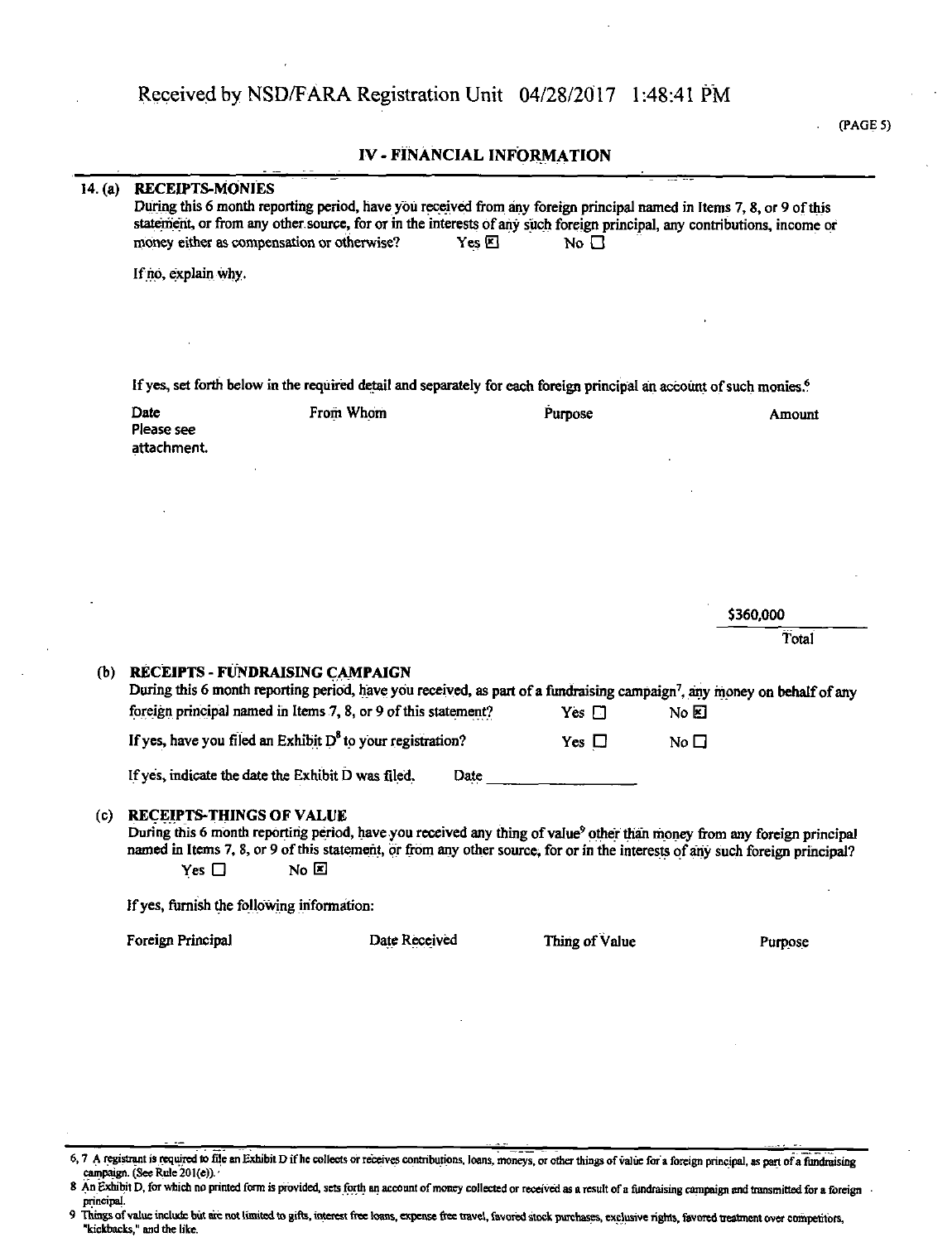| AGE<br>۷ |
|----------|
|----------|

| 15. (a) | - - <del>- -</del><br>DISBURSEMENTS-MONIES                                                                              |            |                |
|---------|-------------------------------------------------------------------------------------------------------------------------|------------|----------------|
|         | During this 6 month reporting period, have you                                                                          |            |                |
|         | (1) disbursed or expended monies in connection with activity on behalf of any foreign principal named in Items 7, 8, or |            |                |
|         | No $\Box$<br>9 of this statement? Yes 因                                                                                 |            |                |
|         | transmitted monies to any such foreign principal?<br>(2)                                                                | Yes $\Box$ | $\overline{N}$ |
|         | If no, explain in full detail why there were no disbursements made on behalf of any foreign principal.                  |            |                |

If yes, set forth below in die required detail and separately for each foreign principal an account of such monies, including monies transmitted, if any, to each foreign principal.

| Date                      | To Whom | Purpose | Amount |
|---------------------------|---------|---------|--------|
| Please see<br>attachment. |         |         |        |

/

 $\lambda$ 

\$33,954.26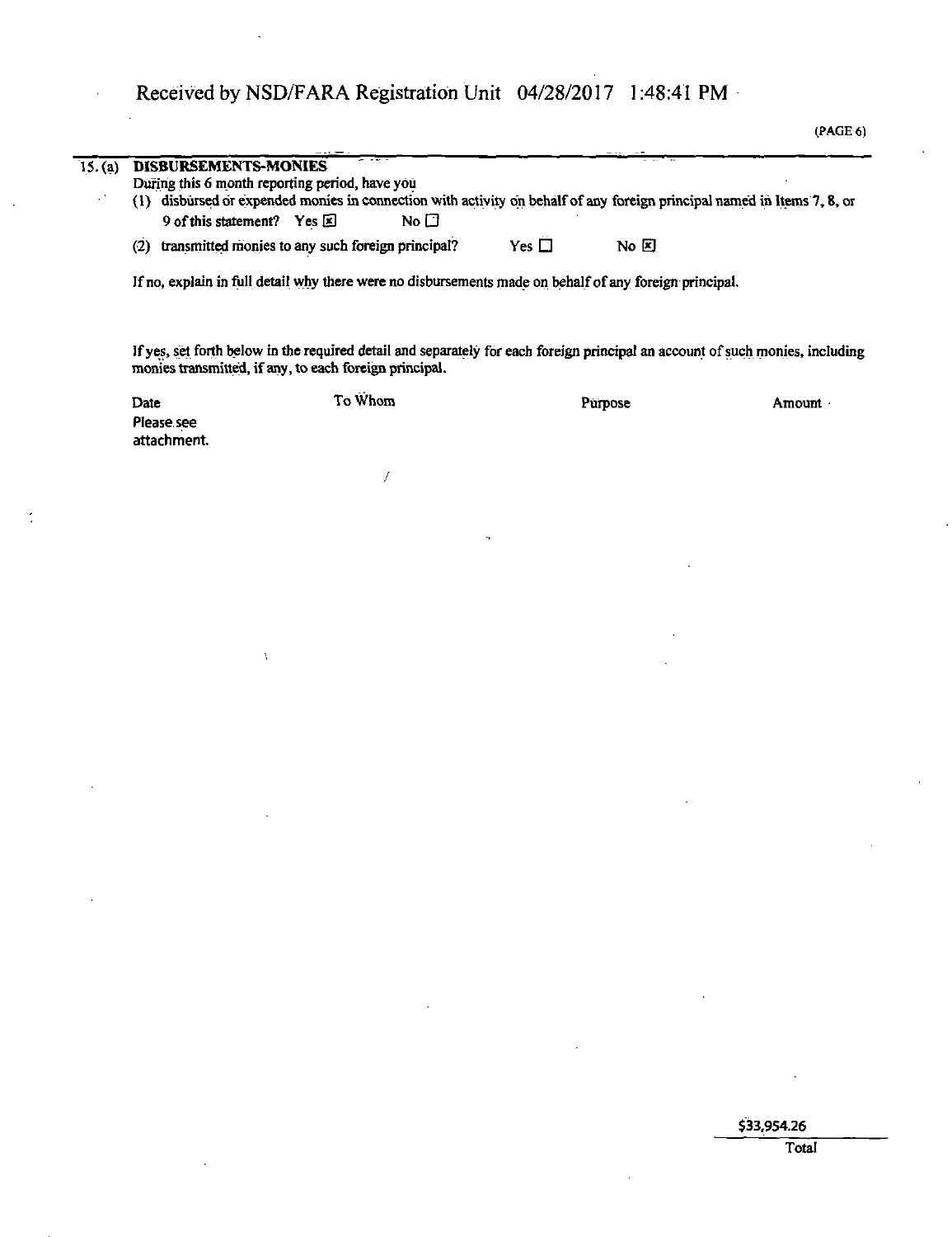(PAGE 7)

#### (b) pISBURSEMENTS-THINGS OF VALUE

. During this 6 month reporting period, have you disposed of anything of value<sup>10</sup> other than money in furtherance of or in connection with activities on behalf of any foreign principal named in Items 7,8, or 9 ofthis statement?

 $Yes \Box$  No  $E$ 

If yes, furnish the following information:

Date Recipient Foreign Principal Thing of Value Purpose

#### (c) DISBURSEMENTS-POLITICAL CONTRIBUTIONS

During this 6 month reporting period, have you from your own funds and on your own behalf either directly or through any other person, made any contributions of money or other things of value<sup>11</sup> in connection with an election to any political office, or in connection with any primary election, convention, or caucus held to select candidates for political office?

Yes  $E$  No  $D$ 

If yes, furnish the following information:

Date Amount or Thing of Value Political Organization or Candidate Location of Event

Please see attachment.

10, 11 Things of value include but are not limited to gifts, interest free loans, expense free travel, favored stock purchases, exclusive rights, favored treatment over competitors, "kickbacks," and the like.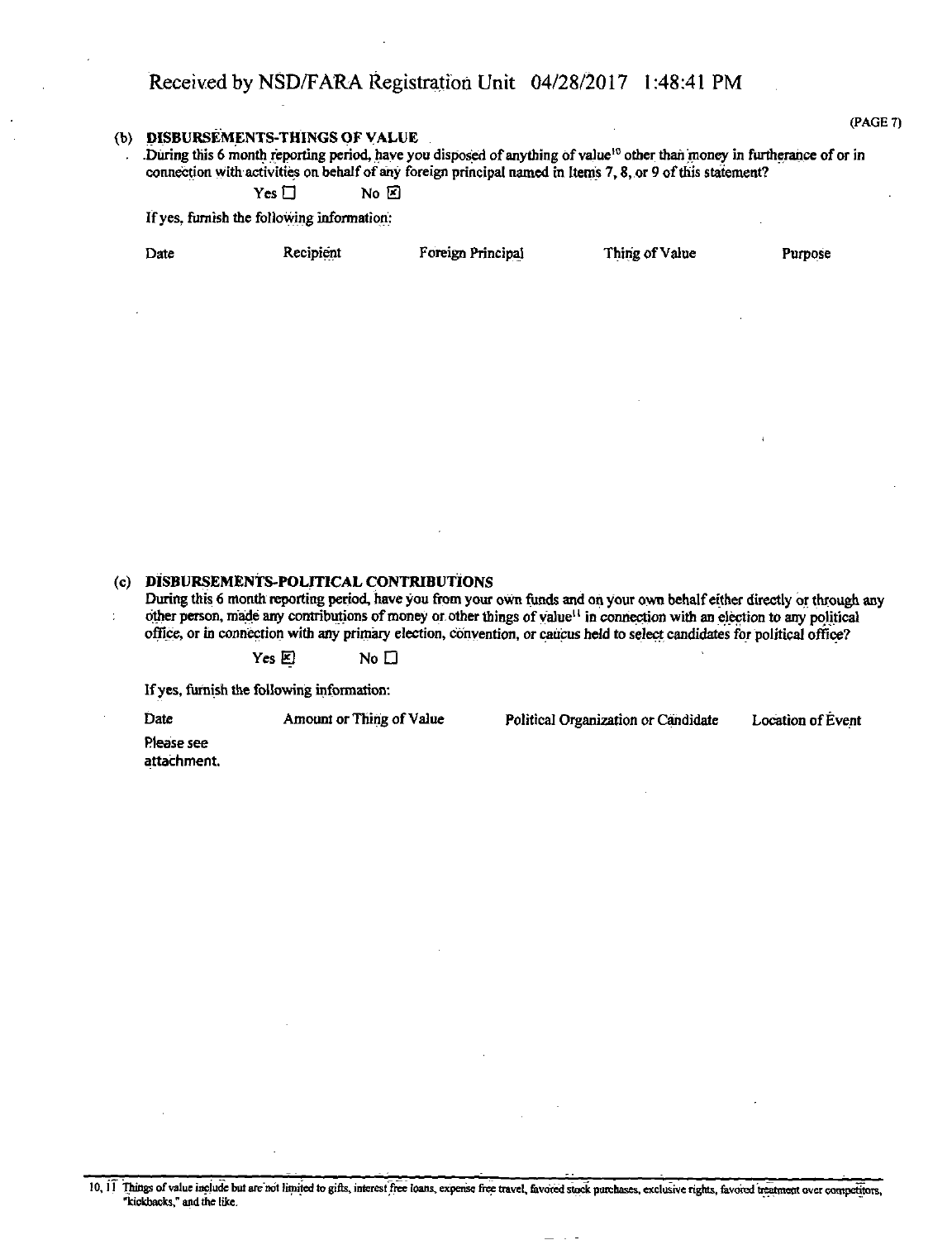V - INFORMATIONAL MATERIALS

| Yes $\boxtimes$                                                                                                                                                      | No $\square$                            |                                                                    | 16. (a) During this 6 month reporting period, did you prepare, disseminate or cause to be disseminated any informational materials? <sup>12</sup>                                                                                                                                                                                                                    |
|----------------------------------------------------------------------------------------------------------------------------------------------------------------------|-----------------------------------------|--------------------------------------------------------------------|----------------------------------------------------------------------------------------------------------------------------------------------------------------------------------------------------------------------------------------------------------------------------------------------------------------------------------------------------------------------|
| If Yes, go to Item 17.                                                                                                                                               |                                         |                                                                    |                                                                                                                                                                                                                                                                                                                                                                      |
| (b) If you answered No to Item 16(a), do you disseminate any material in connection with your registration?<br>Yes $\Box$                                            | No $\square$                            |                                                                    |                                                                                                                                                                                                                                                                                                                                                                      |
| If Yes, please forward the materials disseminated during the six month period to the Registration Unit for review.                                                   |                                         |                                                                    |                                                                                                                                                                                                                                                                                                                                                                      |
| 17. Identify each such foreign principal.                                                                                                                            |                                         |                                                                    |                                                                                                                                                                                                                                                                                                                                                                      |
| European Centre For a Modern Ukraine                                                                                                                                 |                                         |                                                                    |                                                                                                                                                                                                                                                                                                                                                                      |
|                                                                                                                                                                      |                                         |                                                                    |                                                                                                                                                                                                                                                                                                                                                                      |
|                                                                                                                                                                      |                                         |                                                                    |                                                                                                                                                                                                                                                                                                                                                                      |
|                                                                                                                                                                      |                                         |                                                                    |                                                                                                                                                                                                                                                                                                                                                                      |
| 18. During this 6 month reporting period, has any foreign principal established a budget or allocated a specified sum of money to                                    |                                         |                                                                    |                                                                                                                                                                                                                                                                                                                                                                      |
| finance your activities in preparing or disseminating informational materials?                                                                                       |                                         |                                                                    | Yes $\Box$<br>No $E$                                                                                                                                                                                                                                                                                                                                                 |
| If yes, identify each such foreign principal, specify amount, and indicate for what period of time.                                                                  |                                         |                                                                    |                                                                                                                                                                                                                                                                                                                                                                      |
|                                                                                                                                                                      |                                         |                                                                    |                                                                                                                                                                                                                                                                                                                                                                      |
|                                                                                                                                                                      |                                         |                                                                    |                                                                                                                                                                                                                                                                                                                                                                      |
|                                                                                                                                                                      |                                         |                                                                    |                                                                                                                                                                                                                                                                                                                                                                      |
|                                                                                                                                                                      |                                         |                                                                    |                                                                                                                                                                                                                                                                                                                                                                      |
|                                                                                                                                                                      |                                         |                                                                    |                                                                                                                                                                                                                                                                                                                                                                      |
| materials include the use of any of the following:                                                                                                                   |                                         |                                                                    | 19. During this 6 month reporting period, did your activities in preparing, disseminating or causing the dissemination of informational                                                                                                                                                                                                                              |
| $\Box$ Radio or TV broadcasts                                                                                                                                        |                                         | $\Box$ Magazine or newspaper $\Box$ Motion picture films           | $\Box$ Letters or telegrams                                                                                                                                                                                                                                                                                                                                          |
| $\Box$ Advertising campaigns                                                                                                                                         | $\mathbb{Z}$ Press releases             | $\Box$ Pamphlets or other publications $\Box$ Lectures or speeches |                                                                                                                                                                                                                                                                                                                                                                      |
|                                                                                                                                                                      |                                         |                                                                    |                                                                                                                                                                                                                                                                                                                                                                      |
| <b>Electronic Communications</b>                                                                                                                                     |                                         |                                                                    |                                                                                                                                                                                                                                                                                                                                                                      |
| <b>Z</b> Email                                                                                                                                                       |                                         |                                                                    |                                                                                                                                                                                                                                                                                                                                                                      |
|                                                                                                                                                                      |                                         |                                                                    |                                                                                                                                                                                                                                                                                                                                                                      |
|                                                                                                                                                                      |                                         |                                                                    |                                                                                                                                                                                                                                                                                                                                                                      |
| $\Box$ Other (specify)                                                                                                                                               |                                         |                                                                    |                                                                                                                                                                                                                                                                                                                                                                      |
| 20. During this 6 month reporting period, did you disseminate or cause to be disseminated informational materials among any of<br>the following groups:              |                                         |                                                                    |                                                                                                                                                                                                                                                                                                                                                                      |
| Public officials                                                                                                                                                     | <b>Z</b> Newspapers                     |                                                                    | $\Box$ Libraries                                                                                                                                                                                                                                                                                                                                                     |
| Legislators<br>⊠                                                                                                                                                     | <b>因 Editors</b>                        |                                                                    | $\Box$ Educational institutions                                                                                                                                                                                                                                                                                                                                      |
| Government agencies<br>Ш                                                                                                                                             |                                         | Civic groups or associations                                       | □ Nationality groups                                                                                                                                                                                                                                                                                                                                                 |
| Other (specify)                                                                                                                                                      | <u> 1980 - Johann Barbara, martin a</u> |                                                                    |                                                                                                                                                                                                                                                                                                                                                                      |
|                                                                                                                                                                      |                                         |                                                                    |                                                                                                                                                                                                                                                                                                                                                                      |
| 21. What language was used in the informational materials:                                                                                                           |                                         |                                                                    |                                                                                                                                                                                                                                                                                                                                                                      |
| <b>四 English</b>                                                                                                                                                     |                                         | $\Box$ Other (specify)                                             |                                                                                                                                                                                                                                                                                                                                                                      |
| 22. Did you file with the Registration Unit, U.S. Department of Justice a copy of each item of such informational materials                                          |                                         |                                                                    |                                                                                                                                                                                                                                                                                                                                                                      |
| disseminated or caused to be disseminated during this 6 month reporting period?                                                                                      |                                         | $Y_{es}$                                                           | $N_0$ $\mathbb{Z}$                                                                                                                                                                                                                                                                                                                                                   |
| 23. Did you label each item of such informational materials with the statement required by Section 4(b) of the Act?<br>$\overline{N}$ o $\overline{E}$<br>Yes $\Box$ |                                         |                                                                    |                                                                                                                                                                                                                                                                                                                                                                      |
|                                                                                                                                                                      |                                         |                                                                    | 12 The term informational materials includes any oral, visual, graphic, written, or pictorial information or matter of any kind, including that published by means of advertising,<br>books, periodicals, newspapers, lectures, broadcasts, motion pictures, or any means or instrumentality of interstate or foreign commerce or otherwise. Informational materials |
| filed pursuant to Section 4(b) of the Act.                                                                                                                           |                                         |                                                                    | disseminated by an agent of a foreign principal as part of an activity in itself exempt from registration, or an activity which by itself would not require registration, need not be                                                                                                                                                                                |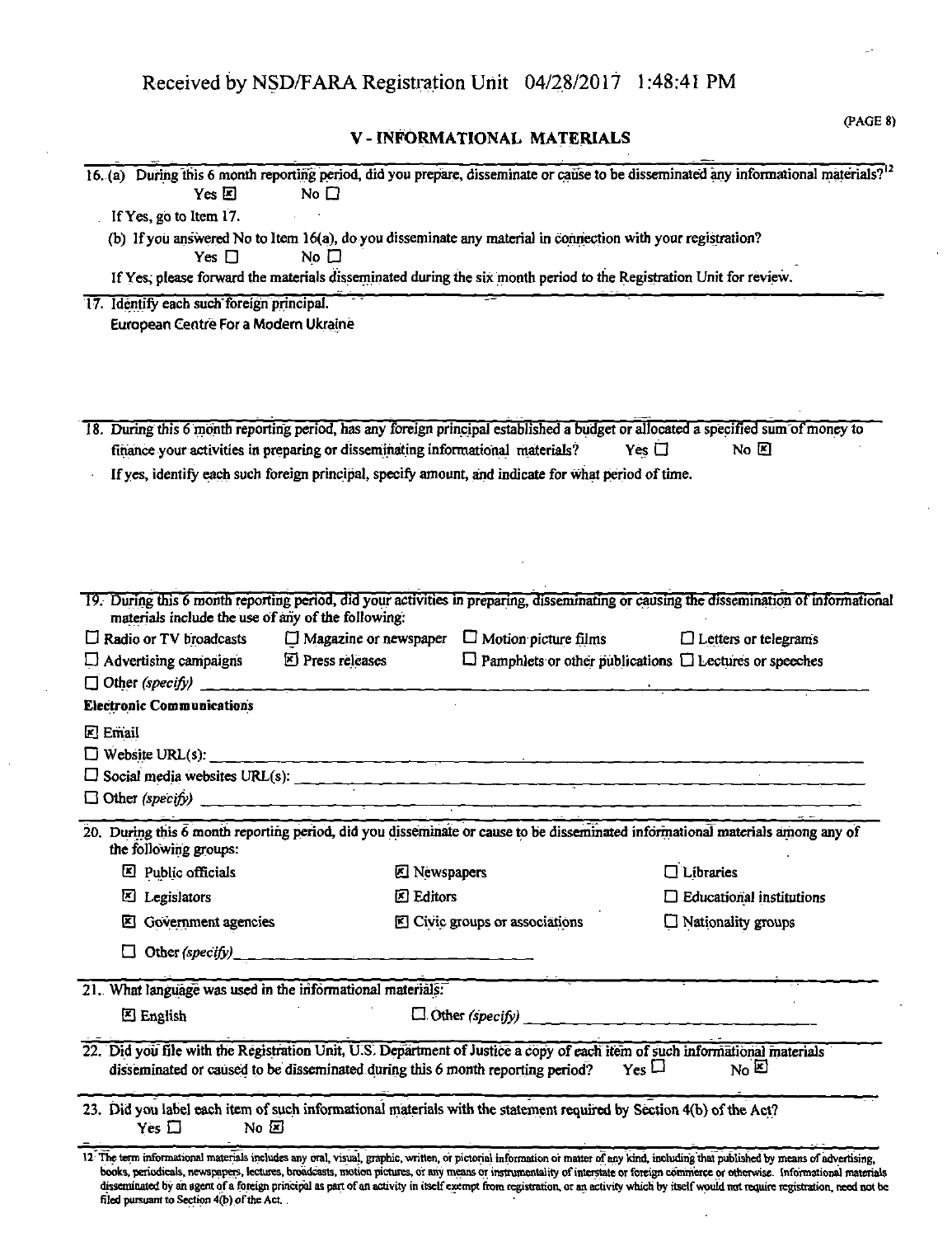$\overline{\phantom{a}}$ 

(PAGE 9)

| VI - EXECUTION<br>In accordance with 28 U.S.C. § 1746, the undersigned swear(s) or affirm(s) under penalty of perjury that he/she has (they have) read<br>the information set forth in this registration statement and the attached exhibits and that he/she is (they are) familiar with the contents<br>thereof and that such contents are in their entirety true and accurate to the best of his/her (their) knowledge and belief, except that the<br>undersigned make(s) no representation as to truth or accuracy of the information contained in the attached Short Form Registration<br>Statement(s), if any, insofar as such information is not within his/her (their) personal knowledge. |                                                                                                                                      |                                                                                                                                 |                                                                                                                                                                                                                                                                                                                                                                                                                                                             |         |
|---------------------------------------------------------------------------------------------------------------------------------------------------------------------------------------------------------------------------------------------------------------------------------------------------------------------------------------------------------------------------------------------------------------------------------------------------------------------------------------------------------------------------------------------------------------------------------------------------------------------------------------------------------------------------------------------------|--------------------------------------------------------------------------------------------------------------------------------------|---------------------------------------------------------------------------------------------------------------------------------|-------------------------------------------------------------------------------------------------------------------------------------------------------------------------------------------------------------------------------------------------------------------------------------------------------------------------------------------------------------------------------------------------------------------------------------------------------------|---------|
| (Date of signature)                                                                                                                                                                                                                                                                                                                                                                                                                                                                                                                                                                                                                                                                               |                                                                                                                                      | (Print or type name under each signature or provide electronic signature <sup>13</sup> )                                        |                                                                                                                                                                                                                                                                                                                                                                                                                                                             |         |
| April 28, 2017                                                                                                                                                                                                                                                                                                                                                                                                                                                                                                                                                                                                                                                                                    |                                                                                                                                      | /s/ John Vincent Weber                                                                                                          |                                                                                                                                                                                                                                                                                                                                                                                                                                                             | eSigned |
|                                                                                                                                                                                                                                                                                                                                                                                                                                                                                                                                                                                                                                                                                                   |                                                                                                                                      |                                                                                                                                 |                                                                                                                                                                                                                                                                                                                                                                                                                                                             |         |
|                                                                                                                                                                                                                                                                                                                                                                                                                                                                                                                                                                                                                                                                                                   |                                                                                                                                      |                                                                                                                                 |                                                                                                                                                                                                                                                                                                                                                                                                                                                             |         |
|                                                                                                                                                                                                                                                                                                                                                                                                                                                                                                                                                                                                                                                                                                   |                                                                                                                                      |                                                                                                                                 |                                                                                                                                                                                                                                                                                                                                                                                                                                                             |         |
|                                                                                                                                                                                                                                                                                                                                                                                                                                                                                                                                                                                                                                                                                                   |                                                                                                                                      |                                                                                                                                 |                                                                                                                                                                                                                                                                                                                                                                                                                                                             |         |
|                                                                                                                                                                                                                                                                                                                                                                                                                                                                                                                                                                                                                                                                                                   |                                                                                                                                      |                                                                                                                                 |                                                                                                                                                                                                                                                                                                                                                                                                                                                             |         |
|                                                                                                                                                                                                                                                                                                                                                                                                                                                                                                                                                                                                                                                                                                   |                                                                                                                                      |                                                                                                                                 |                                                                                                                                                                                                                                                                                                                                                                                                                                                             |         |
|                                                                                                                                                                                                                                                                                                                                                                                                                                                                                                                                                                                                                                                                                                   |                                                                                                                                      |                                                                                                                                 |                                                                                                                                                                                                                                                                                                                                                                                                                                                             |         |
|                                                                                                                                                                                                                                                                                                                                                                                                                                                                                                                                                                                                                                                                                                   |                                                                                                                                      |                                                                                                                                 |                                                                                                                                                                                                                                                                                                                                                                                                                                                             |         |
|                                                                                                                                                                                                                                                                                                                                                                                                                                                                                                                                                                                                                                                                                                   |                                                                                                                                      |                                                                                                                                 |                                                                                                                                                                                                                                                                                                                                                                                                                                                             |         |
| $\mathcal{L}(\mathcal{A})$ . The set of $\mathcal{L}(\mathcal{A})$<br>$\mathcal{L}(\mathcal{L}(\mathcal{L}))$ and $\mathcal{L}(\mathcal{L}(\mathcal{L}))$ . The contribution of $\mathcal{L}(\mathcal{L})$                                                                                                                                                                                                                                                                                                                                                                                                                                                                                        |                                                                                                                                      | $\mathcal{L}(\mathcal{L}(\mathcal{L}))$ and $\mathcal{L}(\mathcal{L}(\mathcal{L}))$ and $\mathcal{L}(\mathcal{L}(\mathcal{L}))$ |                                                                                                                                                                                                                                                                                                                                                                                                                                                             |         |
|                                                                                                                                                                                                                                                                                                                                                                                                                                                                                                                                                                                                                                                                                                   |                                                                                                                                      | the contract of the contract of the                                                                                             | $\mathcal{L}(\mathcal{L}(\mathcal{L}(\mathcal{L}(\mathcal{L}(\mathcal{L}(\mathcal{L}(\mathcal{L}(\mathcal{L}(\mathcal{L}(\mathcal{L}(\mathcal{L}(\mathcal{L}(\mathcal{L}(\mathcal{L}(\mathcal{L}(\mathcal{L}(\mathcal{L}(\mathcal{L}(\mathcal{L}(\mathcal{L}(\mathcal{L}(\mathcal{L}(\mathcal{L}(\mathcal{L}(\mathcal{L}(\mathcal{L}(\mathcal{L}(\mathcal{L}(\mathcal{L}(\mathcal{L}(\mathcal{L}(\mathcal{L}(\mathcal{L}(\mathcal{L}(\mathcal{L}(\mathcal{$ |         |
| and the state of the state of                                                                                                                                                                                                                                                                                                                                                                                                                                                                                                                                                                                                                                                                     | $\mathcal{L}(\mathcal{L}(\mathcal{L}))$ and $\mathcal{L}(\mathcal{L}(\mathcal{L}))$ . The contribution of $\mathcal{L}(\mathcal{L})$ |                                                                                                                                 | $\label{eq:2.1} \mathcal{L}(\mathcal{L}) = \mathcal{L}(\mathcal{L}) \mathcal{L}(\mathcal{L}) = \mathcal{L}(\mathcal{L}) \mathcal{L}(\mathcal{L})$                                                                                                                                                                                                                                                                                                           |         |
|                                                                                                                                                                                                                                                                                                                                                                                                                                                                                                                                                                                                                                                                                                   |                                                                                                                                      |                                                                                                                                 |                                                                                                                                                                                                                                                                                                                                                                                                                                                             |         |
|                                                                                                                                                                                                                                                                                                                                                                                                                                                                                                                                                                                                                                                                                                   |                                                                                                                                      |                                                                                                                                 |                                                                                                                                                                                                                                                                                                                                                                                                                                                             |         |

13 This statement shall be signed by the individual agent, if the registrant'is an individual, or by a majority of those partners,officers, directors or persons perfbnning similar functions, if the registrant is an organization, except that the organization can, by power of attorney, authorize one or more individuals to execute this statement on its behalf.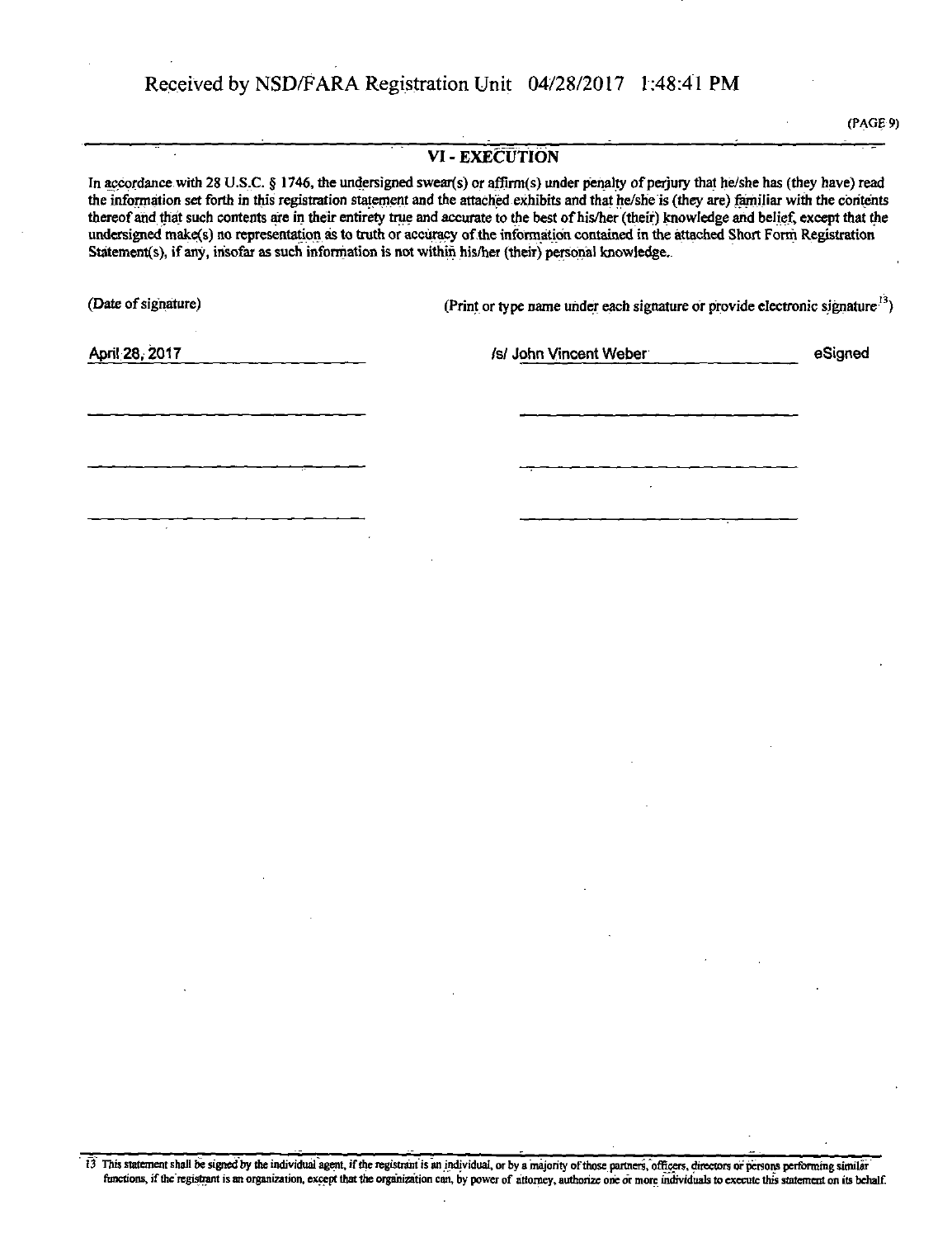#### Through October 31,2012

#### Question 11

Mercury provided U.S. government affairs and public relations work to the ECFMU to advance its goals of greater political and economic alignment between Ukraine and the West. Mercury communicated and arranged meeting with members of Congress and staff, non-governmental organizations such as think tanks, and the media.

#### Question 12

NOTE: This is a retroactive filing dating back more than three years and some of the individuals who worked on the engagement are no longer employed by the registrant. Nevertheless, Mercury has undertaken reasonable due diligence, including a thorough review of its existing records, to produce as accurate a log of communications as possible to the best of its recollection and knowledge.

| Log of Communications with U.S. Government and NGOs |  |  |  |
|-----------------------------------------------------|--|--|--|
|-----------------------------------------------------|--|--|--|

| Date       | Description of Activity                                                                                       |
|------------|---------------------------------------------------------------------------------------------------------------|
| 5/15/2012  | Viktor Yuschenko and Vin Weber met with Rep. Burton.                                                          |
| 6/22/2012  | Vin Weber and Mike McSherry met with Matt Rimkunas, Sen. Graham's office.                                     |
| 6/25/2012  | Vin Weber met with Brian Wanko, Eurasia Subcommittee.                                                         |
| 6/25/2012  | Vin Weber met with Joel Starr, Sen. Inhofe's office.                                                          |
| 6/25/2012  | Vin Weber met with Victor Cervino, Sen. Rubio's office.                                                       |
| 6/27/2012  | Mike McSherry met with Chris Sullivan, Sen. Isakson's office.                                                 |
| 7/11/2012  | Mykhaylo Ohendovskyy met with Natalie Hill, NDI (Mercury arranged).                                           |
| 7/11/2012  | Mykhaylo Ohendovskyy met with Susan Corke, Freedom House (Mercury arranged).                                  |
| 7/12/2012  | Mykhayło Ohendovskyy met with Orest Deychakiwsky, Helsinki Commission (Mercury<br>arranged).                  |
| 7/12/2012  | Mykhaylo Ohendovskyy met with House Eurasia Subcommittee staff (Mercury arranged).                            |
| 9/7/2012   | Vin Weber contacted Sen. Inhofe's office to arrange a meeting.                                                |
| 10/4/2012  | Mike McSherry spoke with Stacie Oliver, Sen. Corker's office.                                                 |
| 10/4/2012  | Mike McSherry spoke with Brandon Brooker, Sen. Paul's office.                                                 |
| 10/5/2012  | Ed Kutler spoke with Marik String, Senate Foreign Relations Committee.                                        |
| 10/12/2012 | Ed Kutler spoke with Rachel Leeman, Rep. Dreier's office.                                                     |
| 10/12/2012 | Ed Kutler spoke with Dante Cutrona, Rep. Gerlach's office.                                                    |
| 10/12/2012 | Ed Kutler and Vin Weber spoke with Brady Howell, House Committee on Foreign Affairs,<br>Eurasia Subcommittee. |
| 10/12/2012 | Ed Kutler and Vin Weber spoke with Marik String, Senate Foreign Relations Committee.                          |
| 10/12/2012 | Ed Kutler spoke with Ross Wilson, The Atlantic Council.                                                       |
| 10/12/2012 | Ed Kutler spoke with Susan Corke, Freedom House.                                                              |
| 10/12/2012 | Ed Kutler spoke with Stephen Nix, IRI.                                                                        |
| 10/16/2012 | Mike McSherry spoke with Chris Sullivan, Sen. Isakson's office.                                               |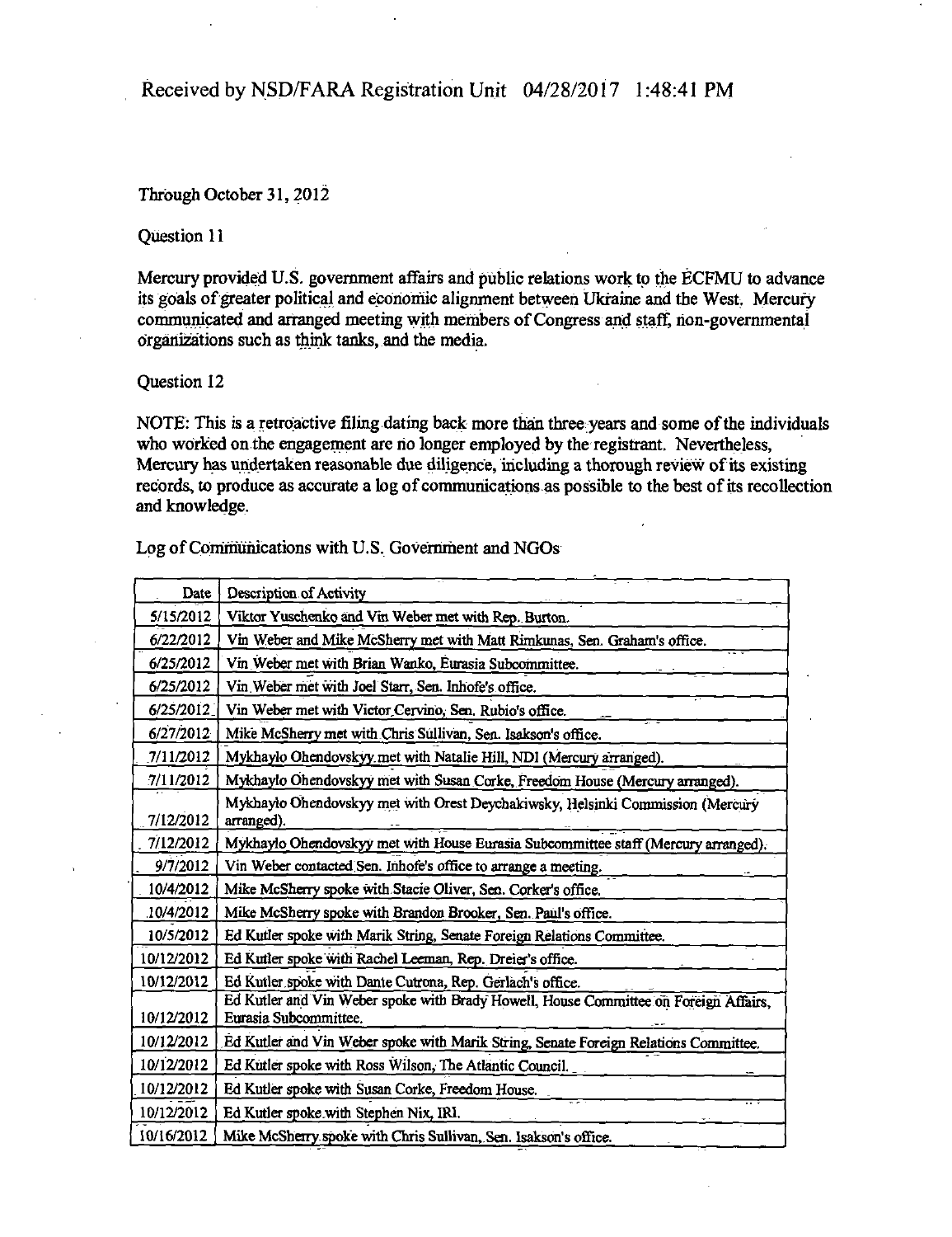| 10/16/2012 | Mike McSherry spoke with Clayton Hall, Rep. Griffin's office.                                                                                                                                                                                                                                             |
|------------|-----------------------------------------------------------------------------------------------------------------------------------------------------------------------------------------------------------------------------------------------------------------------------------------------------------|
| 10/18/2012 | Vin Weber spoke with Ken Wollack and Laura Jewett, National Democratic Institute.                                                                                                                                                                                                                         |
| 10/18/2012 | Vin Weber spoke with Jim Kolbe, IRI.                                                                                                                                                                                                                                                                      |
| 10/18/2012 | Mike McSherry spoke with Brandon Brooker, Sen. Paul's office.                                                                                                                                                                                                                                             |
| 10/22/2012 | Mike McSherry emailed Stacie Oliver, Sen. Corker's office.                                                                                                                                                                                                                                                |
| $23-Oct$   | Mike McSherry emailed Amber Bland, Sen. Barrasso's office.                                                                                                                                                                                                                                                |
| 10/23/2012 | Vin Weber spoke with Jim Kolbe and Stephen Nix, IRI.                                                                                                                                                                                                                                                      |
| 10/23/2012 | Vin Weber spoke with Bob Kagan, Brookings Institution.                                                                                                                                                                                                                                                    |
| $24$ -Oct  | Ed Kutler emailed Rich Galen, IRI.                                                                                                                                                                                                                                                                        |
| $26$ -Oct  | Vin Weberand Mykhaylo Okhendovskyy held a conference call with Ganesan Annamalai<br>(Rep. Keating's office), Victor Cervinho (Sen. Rubio's office), Brady Howell and Jasper<br>Peterson (House Subcommittee on Eurasia), Annie Venderosa (Truman National Security<br>Project), and members of the media. |
| 10/26/2012 | Ed Kutler spoke with Brad Smith, IRI.                                                                                                                                                                                                                                                                     |

Media Outreach:

Townhall.com Pajamas Media RightDC.com Motley Fool Breitbart's Big Government and Big Journalism News Busters HotAir.com American Spectator All Voices Family Security Matters Wall Street Journal, editorial department Right Wing News Human Events Washington Times Daily Caller Red State NPR The Conservatory Reason Magazine Irish times Financial Times The Economist Associated Press New York Times Washington Post Wall Street Journal Reuters CNN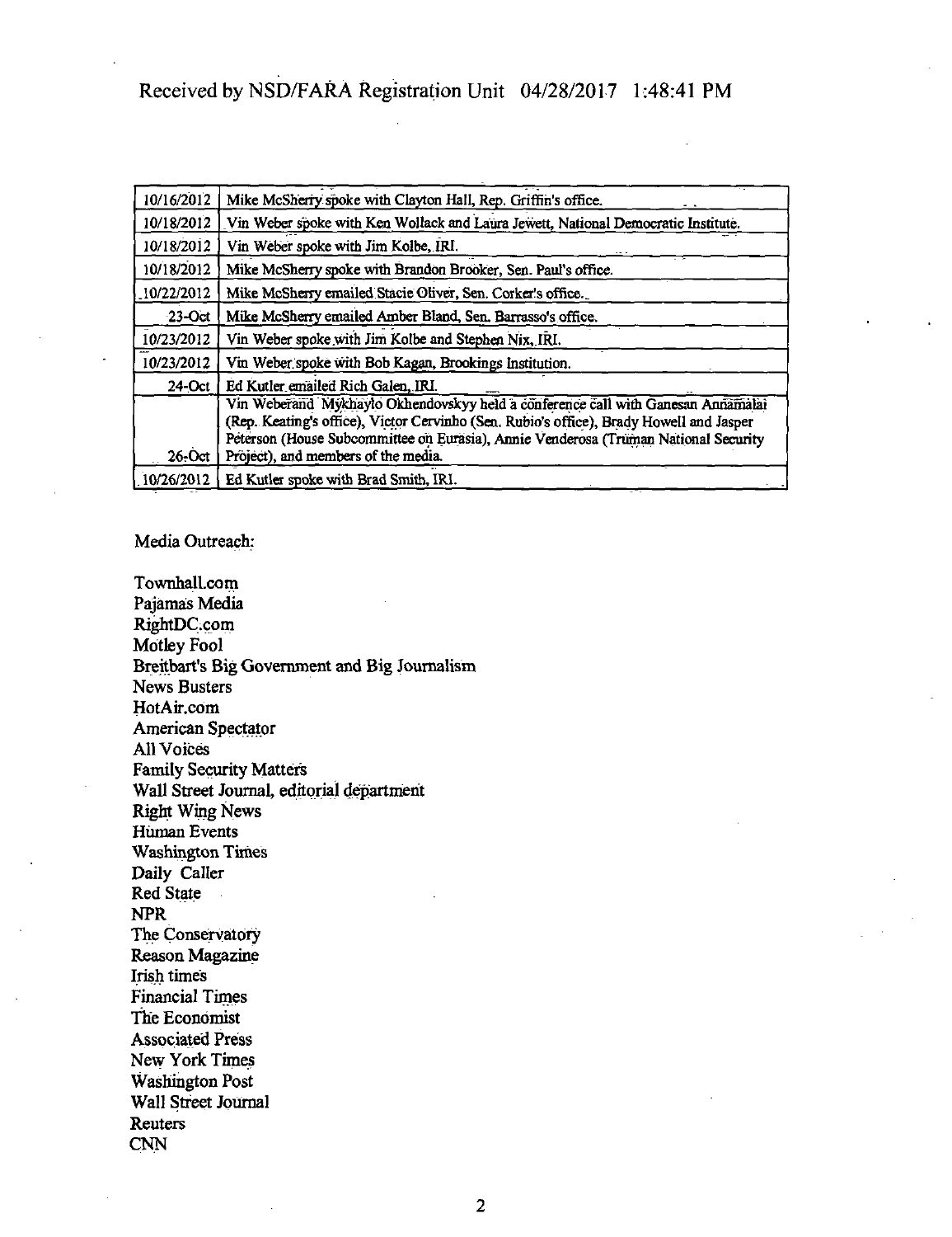Bloomberg Times of London Daily Telegraph Forbes Christian Science Monitor Weekly Standard National Review National Journal UnitedLiberty.org RealCIearWorld.com Publius Forum Time

Question 14(a)

| Date     | From Whom    | Purpose | Amount   |
|----------|--------------|---------|----------|
| 8/2/12   | <b>ECFMU</b> | Fee     | \$90,000 |
| 8/2/12   | <b>ECFMU</b> | Fee     | \$90,000 |
| 8/2/12   | <b>ECFMU</b> | Fee     | \$90,000 |
| 10/10/12 | <b>ECFMU</b> | Fee     | \$90,000 |

Question 15(a)

| To Whom                  | Purpose                | Amount            |
|--------------------------|------------------------|-------------------|
| N/A                      | Mercury travel & meals | \$2,066.14        |
| N/A                      | Mercury travel & meals | \$891.12          |
| <b>Red Chalk Studios</b> | Graphic design         | \$720             |
| Jonathan Henke           |                        | \$30,000          |
| N/A                      | Mercury travel & meals | <b>\$277</b>      |
|                          |                        | Research services |

**3**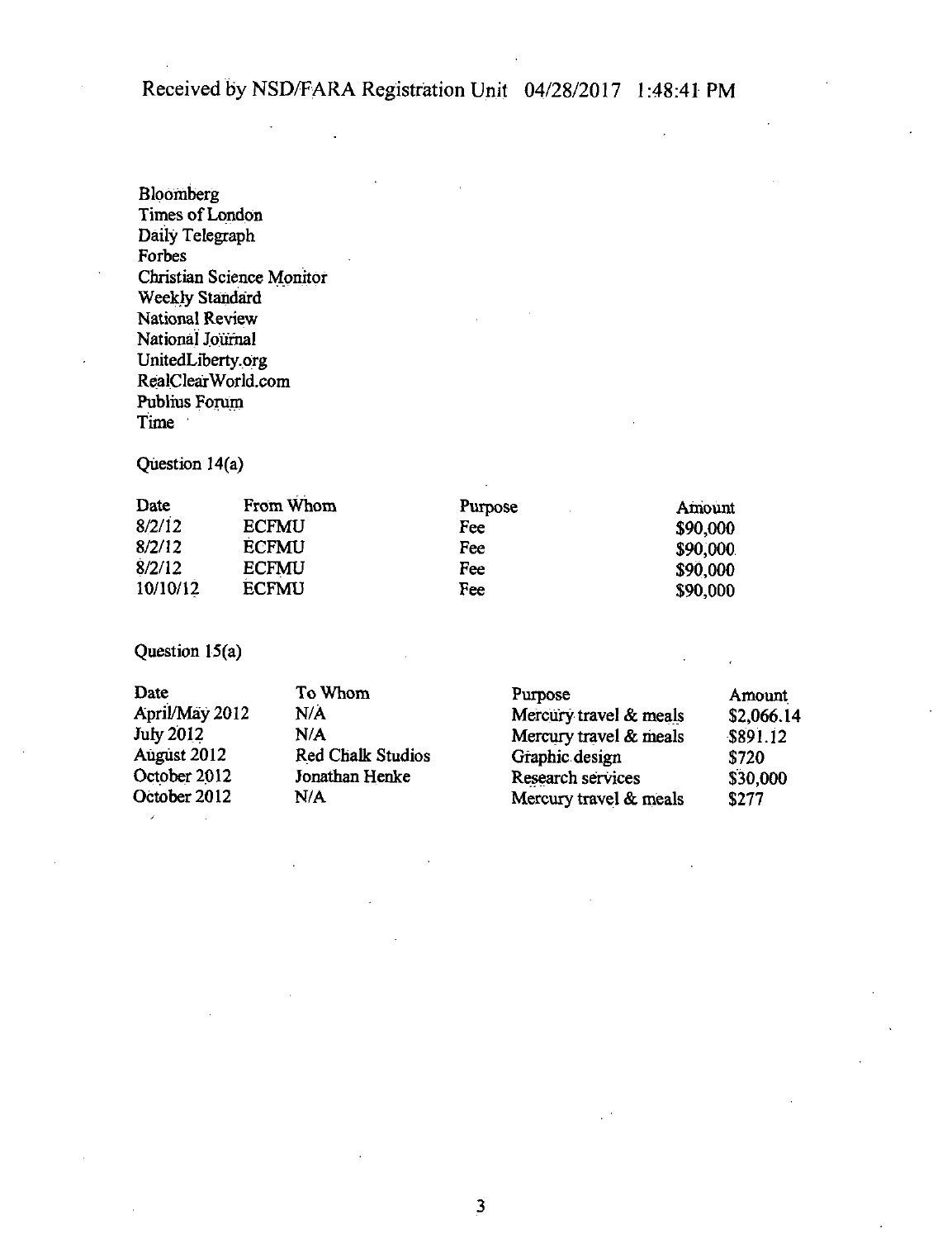### **Question 15c**

| KUTLER, EDWARD S.                                                                                                                                                                                                               |                   |                                                    |            |                                                                                     |                          |             |  |
|---------------------------------------------------------------------------------------------------------------------------------------------------------------------------------------------------------------------------------|-------------------|----------------------------------------------------|------------|-------------------------------------------------------------------------------------|--------------------------|-------------|--|
|                                                                                                                                                                                                                                 | <b>COLUMBIA</b>   | MD                                                 |            | 21045 <u>BOUSTANY, CHARLES W JR DR</u> VIA BOUSTANY FOR SENATE INC                  | 4/20/2012                | 250         |  |
| KUTLER, EDWARD SAMUEL                                                                                                                                                                                                           | COLUMBIA          | MD.                                                |            | 21045 LUNGREN, DANIEL E. VIA LUNGREN FOR CONGRESS                                   | 4/27/2012                | 250         |  |
|                                                                                                                                                                                                                                 |                   |                                                    |            |                                                                                     | 4/27/2012                | 1008        |  |
| WEBER, VIN                                                                                                                                                                                                                      | ALEXANDRIA        | ٧A                                                 |            | 22308 LUNGREN, DANIEL E. VIA LUNGREN FOR CONGRESS                                   |                          |             |  |
| WEBER, VIN                                                                                                                                                                                                                      | ALEXANDRIA VA     |                                                    |            | 22308 BOEHNER, JOHN A. VIA ERIENDS OF JOHN BOEHNER                                  | 4/30/2012                | 1000        |  |
| KUTLER, EDWARD SAMUEL                                                                                                                                                                                                           | <b>COLUMBIA</b>   | MD                                                 |            | 21045 SCALISE, STEVE MR VIA SCALISE FOR CONGRESS                                    | 5/15/2012                | 500         |  |
|                                                                                                                                                                                                                                 |                   |                                                    |            |                                                                                     |                          |             |  |
| MCSHERRY, MICHAEL T. MR.                                                                                                                                                                                                        | <b>ALEXANDRIA</b> | VA                                                 |            | 22312 YOUNG, C. W. BILL VIA CONGRESSMAN BILL YOUNG CAMPAIGN COMMITTEE               | 5/15/2012                | 250         |  |
| KUTLER, EDWARD'S                                                                                                                                                                                                                | COLUMBIA          | MD                                                 |            | 21045 MCMORRIS RODGERS, CATIIY VIA CATHY MCMORRIS RODGERS FOR CONGRESS              | 5/16/2012                | 500         |  |
| KUTLER, EDWARD SAMUEL                                                                                                                                                                                                           | <b>COLUMBIA</b>   | MD.                                                |            | 21045 BARR, GARLAND ANDY VIA ANDY BARR FOR CONGRESS, INC.                           | \$/22/2012               | 250         |  |
|                                                                                                                                                                                                                                 |                   |                                                    |            |                                                                                     |                          |             |  |
| KUTLER, EDWARD SAMLEL                                                                                                                                                                                                           | COLUMBIA-         | <b>MD</b>                                          |            | 21045 REHBERG, DENNIS RAY VIA MONTANANS FOR REHBERG                                 | 5/23/2012                | 500         |  |
| MCSHERRY, MICHAEL T                                                                                                                                                                                                             | <b>ALEXANDRIA</b> | VA                                                 |            | 22312 REHBERG, DENNIS RAY VIA MONTANANS FOR REHBERG                                 | 5/23/2012                | 1000        |  |
|                                                                                                                                                                                                                                 |                   |                                                    |            |                                                                                     |                          |             |  |
| WEBER, VIN                                                                                                                                                                                                                      | ALEXANDRIA VA     |                                                    |            | 22308 REHBERG, DENNIS RAY VIA MONTANANS FOR REHBERG                                 | 5/23/2012                | 1000        |  |
| KUTLER, EDWARD                                                                                                                                                                                                                  | COLUMBIA          | MD                                                 |            | 21045 RYAN, PAUL D. VIA RYAN FOR CONGRESS, INC.                                     | 5/26/2012                | 500         |  |
| MCSHERRY, MICHAEL                                                                                                                                                                                                               | <b>ALEXANDRIA</b> | ٧A                                                 |            | 22312 RYAN, PAUL D. VIA RYAN FOR CONGRESS, INC.                                     | 5/20/2012                | 250         |  |
|                                                                                                                                                                                                                                 |                   |                                                    |            |                                                                                     |                          |             |  |
| WEBER, VIN                                                                                                                                                                                                                      | ALEXANDRIA VA     |                                                    |            | 22308 RYAN, PAUL D. VIA RYAN FOR CONGRESS, INC.                                     | 5/26/2012                | 1000        |  |
| KUTLER, EDWARD SAMUEL                                                                                                                                                                                                           | COLUMBIA          | MD                                                 |            | 21045 FISCHER, DEBRA S VIA DEB FISCHER FOR US SENATE INC                            | 6/7/2012                 | 250         |  |
|                                                                                                                                                                                                                                 |                   |                                                    |            |                                                                                     |                          |             |  |
| KUTLER, EDWARD SAMUEL                                                                                                                                                                                                           | COLUMBIA          | <b>MD</b>                                          |            | 21045 GRAVES, SAMUEL B.JR 'SAM' VIA GRAVES FOR CONGRESS                             | 6/11/2012                | 250         |  |
| KUTLER, EDWARD SAMUEL MR. COLUMBIA                                                                                                                                                                                              |                   | <b>MD</b>                                          |            | 21045 TFP-FOIB COMMITTEE                                                            | 6/11/2012                | 2000        |  |
| WEBER, VIN                                                                                                                                                                                                                      | alexandria va     |                                                    |            | 22308 TFP-FOJB COMMITTEE                                                            | 6/11/2012                | 2000        |  |
|                                                                                                                                                                                                                                 |                   |                                                    |            |                                                                                     |                          |             |  |
| WEBER, VIN                                                                                                                                                                                                                      |                   |                                                    |            | DURANT, CLARK VIA AMERICAN WAY - DURANT 2012: THE                                   | 6/21/2012                | 1000        |  |
| KUTLER, EDWARD S                                                                                                                                                                                                                | COLUMBIA          | MD                                                 |            | 21045 0H10 2012 VICTORY FUND                                                        | 6/22/2012                | 1000        |  |
|                                                                                                                                                                                                                                 |                   |                                                    |            |                                                                                     |                          |             |  |
| KUTLER, EDWARD'S                                                                                                                                                                                                                | COLUMBIA          | MD                                                 |            | 21045 BLUNT, ROY VIA FRIENDS OF ROY BLUNT                                           | 6/25/2012                | 500         |  |
| MCSHERRY, MICHAEL                                                                                                                                                                                                               | ALEXANDRIA VA     |                                                    |            | 22312 BLUNT, ROY VIA FRIENDS OF ROY BLUNT                                           | 6/25/2012                | 1000        |  |
|                                                                                                                                                                                                                                 |                   |                                                    |            |                                                                                     |                          |             |  |
| KUTLER, EDWARD S                                                                                                                                                                                                                | COLUMBIA -        | <b>MD</b>                                          |            | 20145 JOHNSON, BILL VIA JOHNSON FOR CONGRESS                                        | 6/30/2012                | 250         |  |
| KUTLER, EDWARD SAMUEL                                                                                                                                                                                                           | <b>COLUMBIA</b>   | MD                                                 |            | 21045 BIGGERT, JUDY VIA JUDY BIGGERT FOR CONGRESS                                   | 6/30/2012                | 250         |  |
| KUTLER, EDWARD MR.                                                                                                                                                                                                              | COLUMBIA          | MD                                                 |            |                                                                                     |                          |             |  |
|                                                                                                                                                                                                                                 |                   |                                                    |            | 21045 FREEDOM PROJECT: THE                                                          | 6/30/2012                | 1250        |  |
| KUTLER, EDWARD SAMUEL MR. 'COLUMBIA                                                                                                                                                                                             |                   | MD                                                 |            | 21045 BOEHNER, JOHN A. VIA FRIENDS OF JOHN BOEHNER<br>计划                            | 6/30/2012                | 750         |  |
| WEBER, VIN                                                                                                                                                                                                                      | ALEXANDRIA VA     |                                                    |            | 22308 BOEHNER, JOHN A. VIA FRIENDS OF JOHN BOEHNER                                  | 6/30/2012                | 1000        |  |
|                                                                                                                                                                                                                                 |                   |                                                    |            |                                                                                     |                          |             |  |
| weber, vin                                                                                                                                                                                                                      | WASHINGTON DC     |                                                    |            | 20006 FREEDOM PROJECT: THE                                                          | 6/30/2012                | 1000        |  |
| KUTLER, EDWARD SAMUEL MR. COLUMBIA                                                                                                                                                                                              |                   | MD                                                 |            | 21045 ROMNEY VICTORY, INC.                                                          | 7/12/2012                | 2000        |  |
|                                                                                                                                                                                                                                 |                   |                                                    |            |                                                                                     |                          |             |  |
| KUTLER, EDWARD SAMUEL MR. COLUMBIA                                                                                                                                                                                              |                   | MD                                                 |            | 21045 ROMNEY, MITT / PAUL D. RYAN VIA ROMNEY FOR PRESIDENT, INC.                    | 7/12/2012                | 2000        |  |
| <b>WEBER, VIN</b>                                                                                                                                                                                                               | ALEXANDRIA VA     |                                                    |            | 22308 BLUNT, ROY VIA FRIENDS OF ROY BLUNT                                           | 7/18/2012                | 1500        |  |
|                                                                                                                                                                                                                                 |                   |                                                    |            |                                                                                     |                          |             |  |
| MCSHERRY, MICHAEL T                                                                                                                                                                                                             | ALEXANDRIA VA     |                                                    |            | 22312 FAIRFAX COUNTY REPUBLICAN COMMITTEE (FEDERAL)                                 | 7/23/2012                | 250         |  |
| MCSHERRY, MICHAEL T. MR.                                                                                                                                                                                                        | alexandria va     |                                                    |            | 22312 ROMNEY, MITT / PAUL D. RYAN VIA ROMNEY FOR PRESIDENT, INC.                    | 7/23/2012                | 1000        |  |
|                                                                                                                                                                                                                                 | ALEXANDRIA VA     |                                                    |            | 22312 SHIMKUS, JOHN M VIA VOLUNTEERS FOR SHIMKUS                                    |                          | 500         |  |
| MCSHERRY, MICHAEL                                                                                                                                                                                                               |                   |                                                    |            |                                                                                     | 7/24/2012                |             |  |
| <b>KUTLER, EDWARD.</b><br>-11                                                                                                                                                                                                   | <b>COLUMBIA</b>   | MD                                                 |            | 21045 RENACCI, JAMES B. VIA JIM RENACCI FOR CONGRESS                                | 7/27/2012                | 250         |  |
| KUTLER, EDWARD SAMUEL S                                                                                                                                                                                                         | <b>COLUMBIA</b>   | MD                                                 |            | 21045 MAJORITY COMMITTEE PAC-MC PAC                                                 | 7/30/2012                | 1250        |  |
|                                                                                                                                                                                                                                 |                   |                                                    |            |                                                                                     |                          |             |  |
| KUTLER, EDWARD                                                                                                                                                                                                                  | <b>COLUMBIA</b>   | MD                                                 |            | 21045 RECLAIM AMERICA PAC                                                           | 7/31/2012                | 500         |  |
| KUTLER, EDWARD S.                                                                                                                                                                                                               | <b>COLUMBIA</b>   | MD                                                 |            | 21045 FRELINGHUYSEN, RODNEY P. VIA FRELINGHUYSEN FOR CONGRESS                       | 7/31/2012                | 500         |  |
|                                                                                                                                                                                                                                 |                   |                                                    |            |                                                                                     |                          |             |  |
| MCSHERRY, MICHAEL T.                                                                                                                                                                                                            | ALEXANDRIA VA     |                                                    |            | 22312 FRELINGHUYSEN, RODNEY P., VIA FRELINGHUYSEN FOR CONGRESS                      | 7/31/2012                | 250         |  |
| WEBER, VINTER CONTRACTOR                                                                                                                                                                                                        | <b>ALEXANDRIA</b> | <b>VA</b><br>$\mathcal{C}_{\mathbf{p},\mathbf{r}}$ |            | 22308 FRELINGHUYSEN, RODNEY P. VIA FRELINGHUYSEN FOR CONGRESS                       | 7/31/2012                | 500         |  |
|                                                                                                                                                                                                                                 | ALEXANDRIA        | `VA                                                |            |                                                                                     |                          |             |  |
| MCSHERRY, MICHAEL                                                                                                                                                                                                               |                   |                                                    |            | 22312 CRAVAACK, RAYMOND J.MR. VIA CRAVAACK FOR CONGRESS CAMPAIGN COMMITTEE          | 8/27/2012                | 250         |  |
| KUTLER, EDWARD S.                                                                                                                                                                                                               | COLUMBIA          | MD                                                 |            | 21045 REPUBLICAN OPERATION TO SECURE AND KEEP A MAJORITY (ROSKAM PAC)               | 9/11/2012                |             |  |
|                                                                                                                                                                                                                                 |                   |                                                    |            |                                                                                     |                          | 500         |  |
|                                                                                                                                                                                                                                 |                   |                                                    |            |                                                                                     |                          |             |  |
| MCSHERRY, MICHAEL T                                                                                                                                                                                                             | alexandria va     |                                                    |            | 22312 <u>MANDEL, JOSH</u> VIA <u>CITIZENS POR JOSH MANDEL INC</u>                   | 9/15/2012                | 250         |  |
| MCSHERRY, MICHAEL T                                                                                                                                                                                                             | <b>ALEXANDRIA</b> | YA.                                                |            | 22312 FAIRFAX COUNTY REPUBLICAN COMMITTEE (PEDERAL)                                 | 9/17/2012                | 500         |  |
|                                                                                                                                                                                                                                 |                   |                                                    |            |                                                                                     |                          |             |  |
| KUTLER, EDWARD                                                                                                                                                                                                                  | COLUMBIA          | мo                                                 |            | 21045 KYCE, DAVID P VIA FRIENDS OF DAVE JOYCE                                       | 9/18/2012                | 250         |  |
| MCSHERRY, MICHAEL                                                                                                                                                                                                               | WASHINGTON DC     |                                                    |            | 20001 EMERSON, JOANN VIA TEAM EMERSON FOR JO ANN EMERSON                            | 9/24/2012                | 250         |  |
| kutler edward.                                                                                                                                                                                                                  | COLUMBIA          | MD                                                 |            |                                                                                     |                          |             |  |
|                                                                                                                                                                                                                                 |                   |                                                    |            | 21045 GILL, RICKY VIA RICKY GILL FOR CONGRESS.                                      | 9/25/2012                | $259 -$     |  |
| MCSHERRY, MICHAEL T.                                                                                                                                                                                                            | ALEXANDRIA VA     |                                                    |            | 22312 GRIFFIN, JOHN TIMOTHY VIA RE-ELECT TIM GRIFFIN FOR CONGRESS COMMITTEE         | 9/25/2012                | 500         |  |
| MCSHERRY, MICHAEL T. MR.                                                                                                                                                                                                        | ALEXANDRIA        | VA                                                 |            | 22312 ROMNEY, MITT/PAUL D. RYAN VIA ROMNEY FOR PRESIDENT, INC.                      | 9/25/2012                | 1000        |  |
|                                                                                                                                                                                                                                 |                   |                                                    |            |                                                                                     |                          |             |  |
| kutler, edward                                                                                                                                                                                                                  | COLUMBIA          | MD                                                 |            | 21045 TARKANIAN, DANNY VIA TARKANIAN FOR CONGRESS                                   | 9/27/2012                | 500         |  |
| kutler edward.                                                                                                                                                                                                                  | <b>COLUMBIA</b>   | MD                                                 |            | 21045 BASS, CHARLES F. VIA BASS VICTORY COMMITTEE                                   | 9/27/2012                | 500         |  |
| KUTLER, EDWARD S                                                                                                                                                                                                                | COLUMBIA          | ìЮ                                                 |            | 21045 DAVIS RODNEY L VIA RODNEY FOR CONGRESS                                        | 9/27/2012                |             |  |
|                                                                                                                                                                                                                                 |                   |                                                    |            |                                                                                     |                          | 250         |  |
| kutler edward                                                                                                                                                                                                                   | COLUMBIA          | ŃD                                                 |            | 21045 LONGHORN PAC                                                                  | 9/28/2012                | 1000        |  |
| KUTLER, EDWARD SAMUEL                                                                                                                                                                                                           | <b>COLUMBIA</b>   | MD                                                 |            | 21045 BIGGERT, JUDY VIA JUDY BIGGERT FOR CONGRESS                                   | 9/28/2012                | 250         |  |
|                                                                                                                                                                                                                                 |                   | MD                                                 |            |                                                                                     |                          |             |  |
| KUTLER, EDWARD SAMUEL                                                                                                                                                                                                           | <b>COLUMBIA</b>   |                                                    |            | 21045 PARKER, VERNON VIA VERNON PARKER FOR CONGRESS                                 | 9/28/2012                | 500         |  |
| KUTLER, EDWARD SAMUEL                                                                                                                                                                                                           | <b>COLUMBIA</b>   | МD                                                 |            | 21045 ALAMO PAC                                                                     | 9/28/2012                | 250         |  |
| KUTLER, EDWARD                                                                                                                                                                                                                  | <b>COLUMBIA</b>   | MD                                                 |            | 21045 JENKINS, LYNN VIA LEAD YOUR NATION NOW PAC (LYNN PAC)                         | 9/30/2012                | 500         |  |
|                                                                                                                                                                                                                                 |                   |                                                    |            |                                                                                     |                          |             |  |
| KUTLER, EDWARD                                                                                                                                                                                                                  | <b>COLUMBIA</b>   | MD.                                                |            | 21045 MOURDOUK, RICHARD E VIA HOOSTERS FOR RICHARD MOURDOUK INC                     | 9/30/2012                | 250         |  |
| KUTLER, EDWARD S.                                                                                                                                                                                                               | <b>COLUMBIA</b>   | MD                                                 |            | 21045 BENISHEK, DANIEL J. VIA BENISHEK FOR CONGRESS, INC.                           | .9/30/2012               | 250         |  |
| WEBER, VIN                                                                                                                                                                                                                      | ALEXANDRIA VA     |                                                    |            | 22308 MOURDOCK, RICHARD E VIA HOOSTERS FOR RICHARD MOURDOCK INC.                    | 9/30/2012                | 1000        |  |
|                                                                                                                                                                                                                                 |                   |                                                    |            |                                                                                     |                          |             |  |
| kutler, edward                                                                                                                                                                                                                  | <b>COLUMBIA</b>   | MD                                                 |            | 21045 PATON, JONATHAN VIA PATON FOR CONGRESS                                        | 10/2/2012                | 500         |  |
|                                                                                                                                                                                                                                 | ALEXANDRIA VA     |                                                    |            | 11308 REPUBLICAN OPERATION TO SECURE AND KEEP A MAJORITY (ROSKAM PAC)               | 10/2/2012                | 500         |  |
|                                                                                                                                                                                                                                 | <b>COLUMBIA</b>   | MD                                                 |            | 21045 LEE, MIKE VIA FRIENDS OF MIKE LEE INC                                         |                          |             |  |
| WEBER, VIN.<br>KUTLER, EDWARD                                                                                                                                                                                                   |                   |                                                    |            |                                                                                     | 10/4/2012                | 250         |  |
| KUTLER, EDWARD                                                                                                                                                                                                                  | <b>COLUMBIA</b>   | ۰M                                                 |            | 21045 CRAVAACK, RAYMOND I MR., VIA CRAVAACK FOR CONGRESS CAMPAIGN COMMITTEE         | 10/5/2012                | 250         |  |
|                                                                                                                                                                                                                                 | <b>COLUMBIA</b>   | MD.                                                |            | 21045 THOMPSON, TOMMY G VIA TOMMY THOMPSON FOR SENATE INC.                          | 10/9/2012                | 500         |  |
|                                                                                                                                                                                                                                 |                   |                                                    |            |                                                                                     |                          |             |  |
|                                                                                                                                                                                                                                 | alexandria va     | $\mathcal{H}_{\text{max}}$ and $q$                 |            | Sugar Pilang Sele<br>22308 BERG, RICHARD A VIA BERG FOR SENATE A MANAGEMENT COMPANY | 10/10/2012               | 1000        |  |
|                                                                                                                                                                                                                                 | <b>COLUMBIA</b>   | MD                                                 |            | 21045 DENALI LEADERSHIP PAC                                                         | 10/15/2012               | 250         |  |
|                                                                                                                                                                                                                                 |                   |                                                    |            |                                                                                     |                          |             |  |
| KUTLER, EDWARD<br>WEBER, VIN<br>KUTLER, EDWARD SAMUEL<br>WEBER, VIN MR                                                                                                                                                          | ALEXANDRIA VA     |                                                    |            | 22308 WILSON, HEATHER A VIA WILSON FOR SENATE                                       | 10/15/2012               | 1000        |  |
|                                                                                                                                                                                                                                 | <b>COLUMBIA</b>   | MD                                                 |            | 21045 MANDEL: JOSH VIA CITIZENS FOR JOSH MANDEL INC<br>$\mathcal{J}_1$<br>₹.        | 10/16/2012               | 250         |  |
|                                                                                                                                                                                                                                 |                   |                                                    |            |                                                                                     |                          |             |  |
|                                                                                                                                                                                                                                 | COLUMBIA          | MD                                                 |            | 21045 ROMNEY, MITT/PAUL D. RYAN VIA ROMNEY FOR PRESIDENT, INC.                      | 10/16/2012               | 500         |  |
|                                                                                                                                                                                                                                 | ALEXANDRIA VA     |                                                    |            | 22308 THOMPSON, TOMMY G VIA TOMMY THOMPSON FOR SENATE INC.                          | 10/16/2012               | 1000        |  |
|                                                                                                                                                                                                                                 | ALEXANDRIA VA     |                                                    |            | 22312 WAGNER, ANN L. VIA ANN WAGNER FOR CONGRESS                                    | 10/18/2012               |             |  |
|                                                                                                                                                                                                                                 |                   |                                                    |            |                                                                                     |                          | 750         |  |
|                                                                                                                                                                                                                                 | ALEXANDRÍA        | VA                                                 |            | 22312 WALORSKI SWIHART, JACKIE VIA WALORSKI FOR CONGRESS INC                        | 10/19/2012               | 250         |  |
|                                                                                                                                                                                                                                 | <b>COLUMBIA</b>   | MD                                                 |            | 21045 HEARTLAND VALUES PAC                                                          | 10/25/2012               | 250         |  |
|                                                                                                                                                                                                                                 |                   |                                                    |            |                                                                                     |                          |             |  |
|                                                                                                                                                                                                                                 | <b>COLUMBIA</b>   | MD                                                 | 21045 NRCC |                                                                                     | 10/25/2012               | 1000        |  |
|                                                                                                                                                                                                                                 | ALEXANDRIA VA.    |                                                    | 22312 NBCC |                                                                                     | 10/25/2012               | 250         |  |
|                                                                                                                                                                                                                                 | ALEXANDRIA VA.    |                                                    |            | 经营。<br>٠,<br>부요                                                                     |                          |             |  |
| KUTLER, EDWARD S<br>KUTLER, EDWARD SAMUEL MR.<br>WEBER, VIN<br>MCSHERRY, MICHAEL<br>MCSHERRY, MICHAEL T. MR.<br>KUTLER, EDWARD SAMUEL<br>KUTLER, EDWARD SAMUEL MR.<br>MCSHERRY MICHAEL MR<br>WEBER, VIN MR.<br>MCSHERRY MICHAEL | ALEXANDRIA VA     |                                                    | 22308 NRCC | 22312 <u>JOHN S FUND</u>                                                            | 10/25/2012<br>10/26/2012 | 1000<br>500 |  |